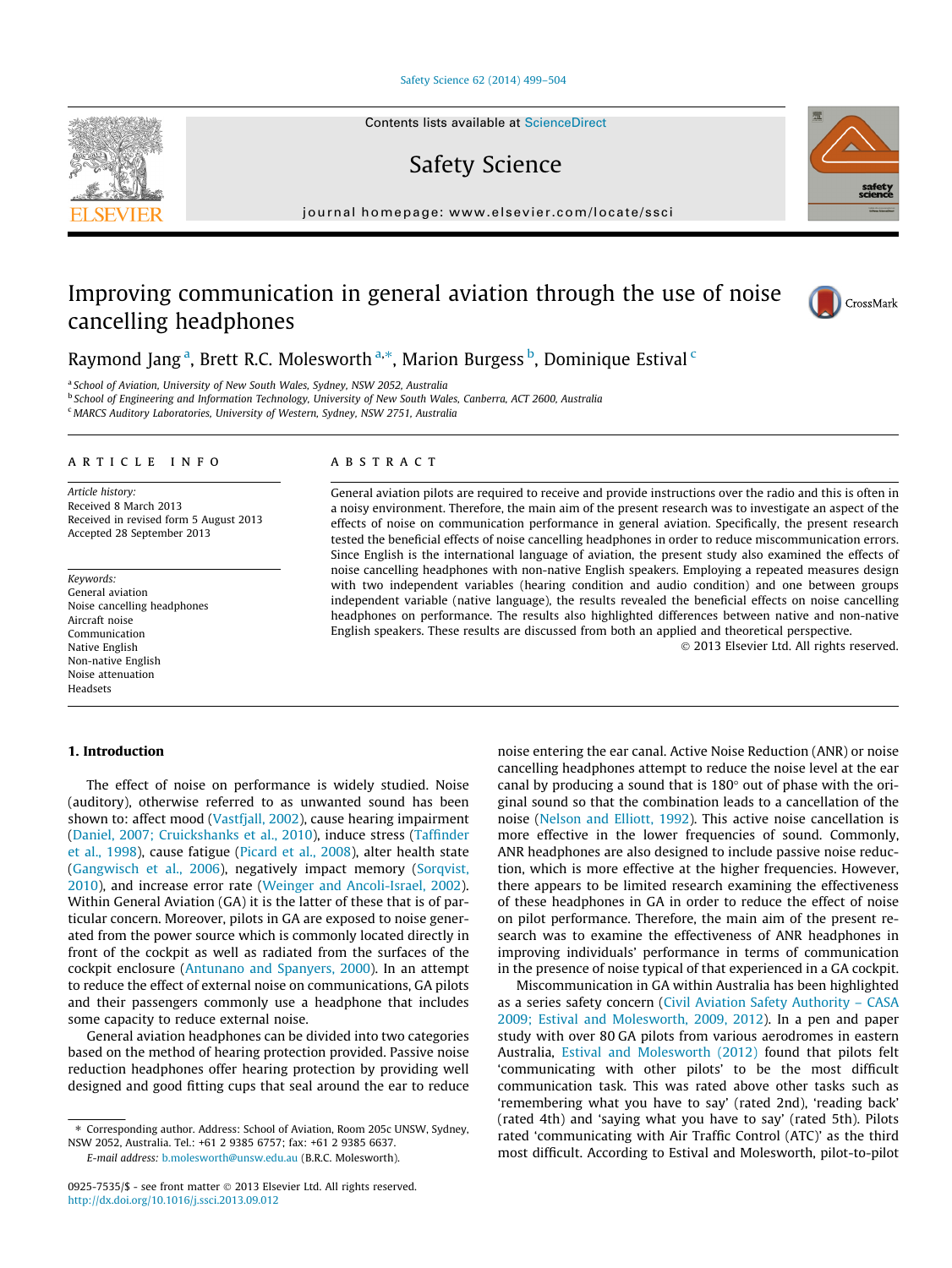communication is particularly challenging because of the background noise present for both the transmitter and the receiver.

In an earlier and smaller study with 36 pilots, pilots also rated the issue of pilot-to-pilot communication as problematic ([Estival](#page-5-0) [and Molesworth, 2009](#page-5-0)). However, qualitative comments elaborating on this problem centered on communicating with non-native English speaking pilots. This problem does not appear to be unique to GA, as an earlier study targeting commercial pilots and air traffic controllers identified similar trends ([EUROCONTROL, 2006\)](#page-5-0). Controller accent was rated as the leading contributing factor for communication errors with 'frequency changes' and 'call-signs' (51% and 34% respectively). However, the extent to which this problem is compounded by noise remains unknown. What is clearer is that as the signal to noise ratio decreases, performance in terms of intelligibility decreases ([Killion et al., 2004\)](#page-5-0). According to Shimizu and colleagues, the effect of noise on performance is exacerbated for non-native speakers [\(Shimizu et al., 2002\)](#page-5-0). Therefore, increasing the signal to noise ratio by reducing noise has the potential to alleviate miscommunication errors.

Noise cancelling technology has shown promise in reducing the negative effects of noise on performance in aviation. Within the laboratory, ANR technology employed in military helmets have been shown to attenuate as much as 6 dB of A-weighted noise when compared to passive style ear muffs ([Pääkkönen and](#page-5-0) [Kuronen, 1998\)](#page-5-0). During flight, these helmets have been shown to attenuate as much as 8 dB of A-weighted noise compared to passive noise reduction helmets. Subjective reports from pilots reflect favourably on ANR technology with pilots claiming that ANR technology made radio communications louder and more clear ([Pääkkönen et al., 2001\)](#page-5-0). Similar results have been obtained in the passenger sector of commercial aviation. Moreover, in a study examining intelligibility differences between passive headphones and ANR headphones, Molesworth and Burgess found that using ANR headphones increased the recall and accuracy of information presented ([Molesworth and Burgess, 2013](#page-5-0)).

Therefore, the main aim of the present study is to examine the effects of ANR headphones within GA. Since noise is said to affect non-native English speakers more than their native speakers counterparts, the present study will examine if ANR headphones improve performance similarly for both speakers. What is less ambiguous is the effects of ANR headphones on performance. Therefore, it is hypothesized that ANR headphones will reduce communication errors when compared to passive noise reduction headphones.

### 2. Method

# 2.1. Participants

32 participants (11 female) were recruited for the study. Participants were recruited from the general student population at the University of New South Wales (UNSW), UNSW Aviation flight programme and flight training schools located at Bankstown aerodrome. Participants included individuals with formal pilot licenses (22 pilots), as well as individuals from non-native English speaking backgrounds (16 participants). The mean age of the participant was 21.97 (SD = 7.66) years. All participants were reimbursed with a \$20 bookshop voucher. The research was approved in advance by UNSW Ethics Panel.

# 2.2. Design

The study comprised of a 2  $\times$  (2  $\times$  2) mixed methods experimental design with the addition of a baseline condition. Native language was the between groups independent variable (native English vs. non-native English), with hearing condition (active noise cancelling vs. passive noise cancelling) and audio condition (monosyllabic words vs. aviation specific words) as the two repeated measures independent variables. The baseline condition was employed to test performance in ideal conditions (quiet location). The dependent variables included the number of correct responses to the speech stimuli represented as 50 different aviation read-back scenarios (maximum possible correct 75), and the number of correct responses on 50 Central Institute for the Deaf (CID) W-22 monosyllabic phonically balanced words (maximum correct 50). All stimuli, including aviation read-back scenarios and monosyllabic word lists were presented in a balanced Latin Square design.

#### 2.3. Materials and apparatus

The laboratory apparatus comprised of: a Lightspeed Zulu General Aviation Active Noise Cancelling Headphones, David Clark H10-80 passive noise reduction headphones, two personal computers, Bruel and Kjaer sound level meter type 2250 (used to measure sound levels in Cessna 172 during flight), Casella USA CEL-240 sound level meter (used to set sound level in research laboratory), NGARA sound acquisition system (used to record sound in Cessna 172 during flight), Sony ICD-P620 digital voice recorder, and a Logitech 5.1 surround speaker system (used to reproduce aircraft noise in laboratory).

The material comprised: an information sheet, a consent form, a demographics questionnaire, three audio files each containing 50 (total 150) different audio scenarios/statements between air traffic control and pilots (aviation phrases) relating to a phase of flight and their respective fill-in-the-blanks written tests, and three different audio files each containing 50 (total 150) monosyllabic words derived from CID W-22 monosyllabic word lists. Specifically, the aviation phrases were common flight instructions from air traffic control to pilots which always included an aircraft call sign (ABC in following example) followed by instructions. For example, 'Alpha Bravo Charlie, descend and maintain 2000 feet'. These recordings were produced by a subject matter expert with 27 years experience in air traffic control (native English speaker). Accompanying each aviation phrase was a written dialogue of the transmission and on every odd phrase one word was missing, while with every even phrase two words were missing – total 75 items missing. The task for the participants was to complete the missing items. The research was conducted in a quiet room; noise levels in the room without participants and only computers operating were found to be at  $38$  dB(A).

The noise generated from a 1974 Cessna 172 during cruise was measured using a Bruel and Kjaer Sound Level Meter type 2250 and an ARL Ngara noise logger. The microphone of the noise logger was positioned near to the ears of the seated co-pilot and the noise level data stored. The values for  $L_{Aeq,1min}$  for 1 h from departure through cruise to landing are shown in [Fig. 1](#page-2-0). This shows that typically the noise level during cruise was close to 95 dB(A). The sound level meter was held by the co-pilot and used to obtain samples of the frequency spectrum of the noise during the cruise. Each sample was approximately 1 min duration and the overall  $L_{Aeq}$  values were similar to those obtained during cruise from the noise logger. Frequency spectra in terms of the 1/3 octave bands from three samples are shown in [Fig. 2.](#page-2-0) These spectra show the sound energy is predominantly in the frequency range below 1000 Hz.

## 2.4. Procedure

Participants were recruited using both internal and external advertisement within the University of New South Wales and at flying schools located at Bankstown Airport. Participants were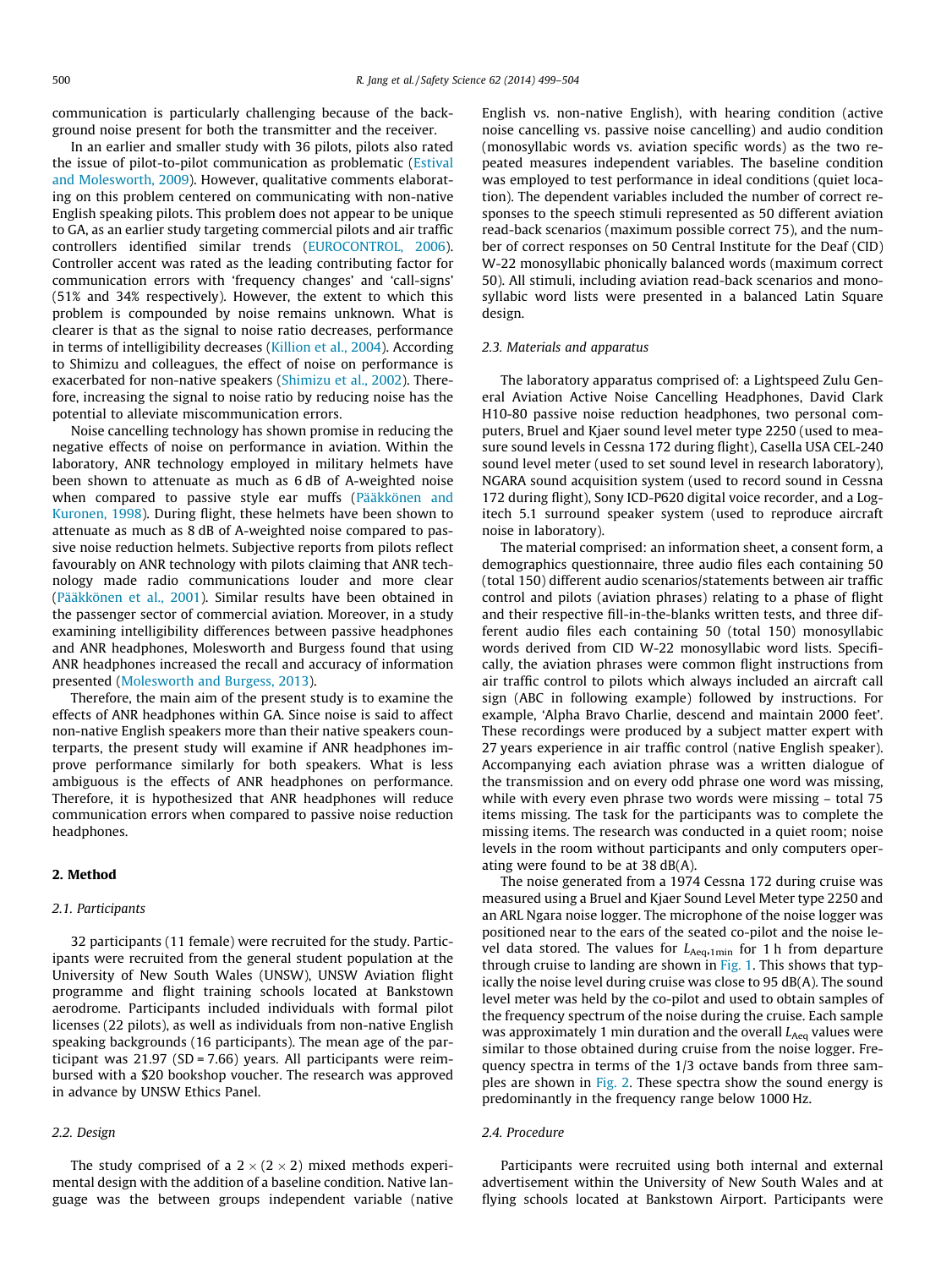<span id="page-2-0"></span>

Fig. 1.  $L_{\text{Aeq,1min}}$  values for the 1 h flight in the Cessna 172 from departure through cruise to landing.



Fig. 2. Frequency spectra in terms of the 1/3 octave bands from three samples obtained during 1 h flight in Cessna 172.

tested individually and initially asked to read the information sheet and complete the consent form, followed by the demographics questionnaire (age, gender, and native language). Following this, participants were provided with two different listening tasks and two different headphone conditions (presented in a counterbalanced order) along with a quiet baseline condition (half of the participants completed the baseline condition prior to the experiment while the other half completed this after the experiment). In the monosyllabic word test, participants were asked to listen to the recorded speech stimuli, which consisted of 50 phonetically balanced monosyllabic words (e.g., ace, end, his, jump, shoe, wood) with the carrier phrase ''You will say ...''. Participants were provided approximately 3 s to state the word they just heard. All words were recorded for analysis (words recorded on the Sony handheld digital recorder). This was repeated for both headphones conditions.

For the aviation phrase task, participants were asked to listen to the prerecorded aviation phrases, which consisted of 50 aviation ATC instructions. For example, ''Tango Hotel Oscar – Climb to 7500, watch for traffic at 9 O'clock'', or ''Juliet Hotel Kilo – Traffic 2 O'clock, climb to 3000 feet report passing 1000''. Items given in bold in these examples were removed and participants had to recall these items.

Between each phrase participants were given approximately ten seconds to complete the accompanying fill-in-the-blanks answer sheet (written). Each fill-in-the-blanks exercise contained the aviation phrase with between one and two random words missing. This was repeated in both headphones conditions. For both audio conditions (monosyllabic and aviation phrases), participants were allowed to set the desired volume level, consistent with what occurs presently within the aviation industry.

The audio (monosyllabic and aviation phrases) and listening (noise cancelling and non-noise cancelling) conditions were presented in a counterbalanced order, as per a Latin squares experimental design. During each listening task (except the quiet baseline condition) continuous aircraft noise was produced from the sound source. This was produced from the digital audio file recorded in the Cessna 172 during flight (recorded using NGARA sound acquisition system), as referred to above. The level at ear of the subject was adjusted to be comparable with the level measured during the flight. In cockpit noise for a Cessna 172 was chosen because this type of aircraft is widely used as a training aircraft in general aviation within Australia. In fact, a search of the Civil Aviation Safety Authority's (CASA) aircraft register database revealed there are more Cessna 172s in Australia than any other GA aircraft. At the conclusion of the study, participants were thanked for their time and provided with a \$20 bookshop gift voucher.

#### 3. Results

#### 3.1. Pre-test screening

Prior to analysing the results in relation to the main aim it was important to determine if any participant had a hearing deficit that would negatively impact on the results. Since prior to obtaining any pilot licence, all applicants need to undergo extensive health tests, including a hearing test, only those participants who were not pilots were tested. Using a software based audiometric screening procedure, the results revealed all participants had hearing within what is considered the 'normal' range (i.e. any loss in either ear at any frequency considerably less than 20 dB(A)).

Having established all participants had no hearing deficit, data from the audio tests (monosyllabic and aviation phrases) were analysed. The number of correct answers on the aviation phrase tests was calculated. The maximum score a participant could obtain on the aviation phrase test was 75. For the monosyllabic word tests, audio recordings were first reviewed by the main researcher. Any recording that was not clear was then reviewed by an independent researcher. 100% consensus was achieved. A 10% sample of all recordings was then reviewed by a second independent researcher to ensure data integrity. In terms of the monosyllabic word test, the maximum score a participant could obtain was 50.

#### 3.2. Audio tests

Scores from the two different audio conditions (monosyllabic words and aviation phrases) under two different hearing conditions (noise cancelling and non-noise cancelling headphones) were analysed using a mixed repeated measures analysis of variance (ANOVA), with native language as the between groups factor (native English and non-native English language). However, prior to the conduct of this analysis, it was important to ensure that the ANOVA test assumptions were not violated. Employing the Interquartile Range technique (1.5  $\times$  IQR rule for outliers) to identify potential outliers, as proposed by [Moore et al. \(2012\),](#page-5-0) it was determined that three from the six data sets contained potential outliers (score/s more than 1.5  $\times$  IQR above the third quartile or below the first quartile). The data points in question were transformed through a process involving the next highest score less one, as recommended by [Tabachnick and Fidell \(2013\).](#page-5-0) In total seven scores were transformed and included one from the Baseline Monosyllabic condition, two from the Non-Noise Cancelling Monosyllabic condition and four from the Monosyllabic Noise Cancelling condition. With the ANOVA test assumptions satisfactory, and alpha set at .05, the results revealed a main effect for 'hearing condition',  $F(1,30) = 6.11$ ,  $p = .02$ ,  $\eta^2 = .169$ , whereby using the noise cancelling headphones produced a higher average score ( $\bar{x}$  = 49.50,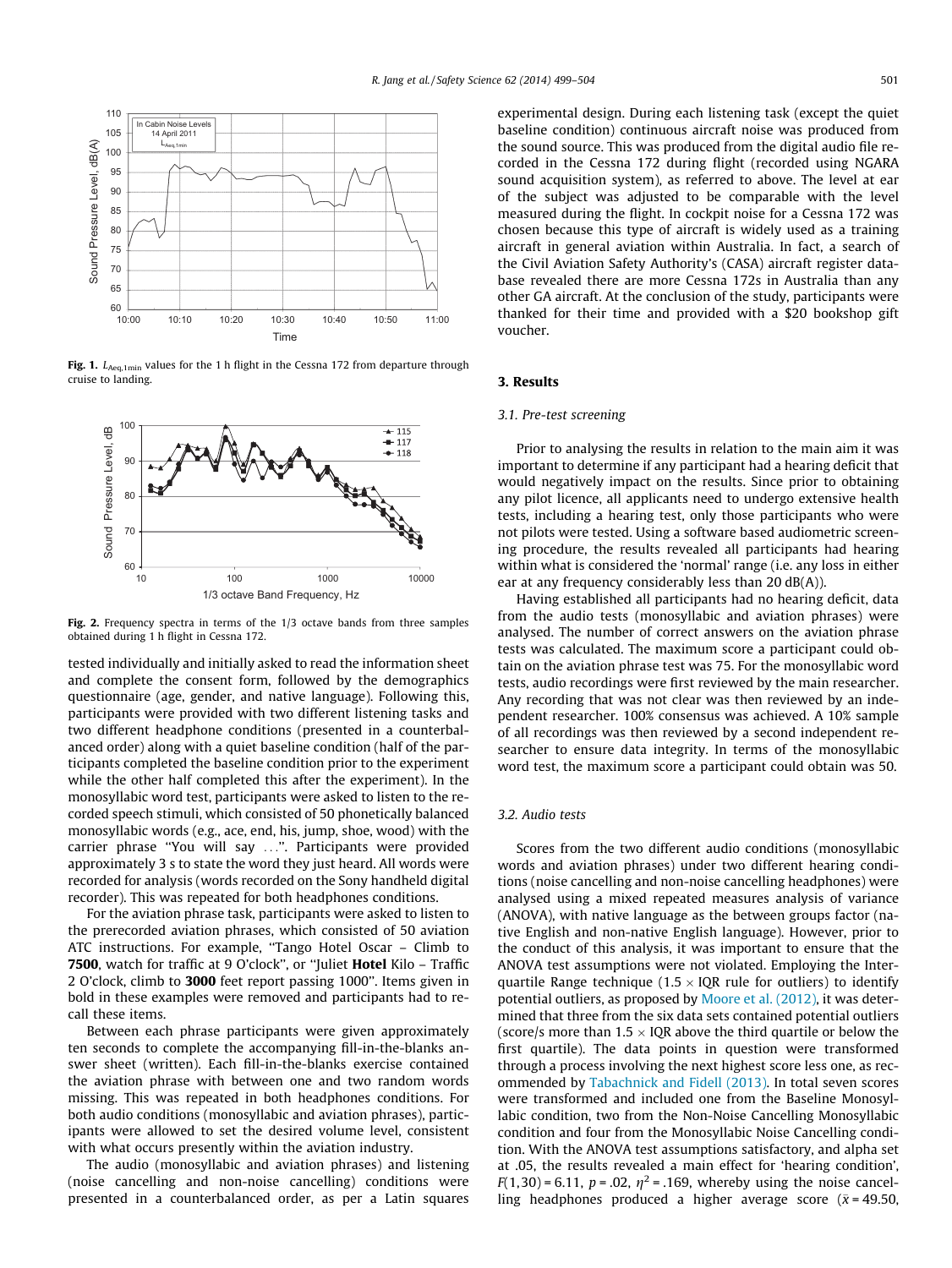S.E. = 1.08) compared to the non-noise cancelling headphones  $(\bar{x} = 47.25, S.E. = 1.34).$ 

No main effect was evident for 'audio condition',  $F(1,30) = .241$ .  $p = .63$ ,  $\eta^2 = .008$ , neither was there an interaction between the variables (hearing condition and audio condition),  $F(1,30) = .81$ ,  $p = 0.38$ ,  $\eta^2 = 0.026$ . However, the tests of between-subjects effects revealed a statistically significant difference between native language,  $F(1,30) = 5.14$ ,  $p = .03$ ,  $\eta^2 = .146$ . Native English speakers were able to recall and repeat on average more correct words ( $\bar{x}$  50.94, S.E. = 1.60) than their non-native English speaking counterparts ( $\bar{x}$  = 45.81, S.E. = 1.60).

As illustrated in Table 1, the results suggest that for native English speakers, the monosyllabic words were easy to identify and repeat (average percent correct = 97.58%), almost irrespective of hearing condition. Non-native English speakers also found the words relatively easy to identify and repeat  $\bar{x}$  = 94.92%). However the aviation phrases were found to be more difficult than the monosyllabic words as shown by percentage correct for both groups. When comparing between groups, it is clear that the native English speakers ( $\bar{x}$  = 69.94%) found these easier than their nonnative English counterparts ( $\bar{x}$  = 59.66%). This suggests differences between groups in terms of English Language proficiency.

As can also be seen in Table 1, when presented with aviation phrases in the presence of noise the native English speakers were able to recall more correct words using noise cancelling headphones (74.42%) than in the quiet condition without any headphones (baseline condition; 67.75%). In order to determine if these results reflect normal fluctuations around the mean or are indeed different, a paired sample test was employed. With alpha adjusted to .017 (Bonferroni adjusted .05/3) due to the repeated use of the dependent variable, and assumptions of normality met, the results failed to reveal a statistically significant difference between the baseline condition and the noise cancelling condition,  $t(15) = -2.16$ ,  $p = .048$ . At first glance, this result appears to reflect positively on noise cancelling headphones as it suggests that they reduce the effect of noise to a level where performance is comparable to a situation where no noise is present. However, given that performance in the non-noise cancelling condition was similar (0.08% difference) to the performance in the baseline condition (no noise and no headphones), if the same analysis was to be performed between the non-noise cancelling condition and baseline condition, a similar result and hence conclusion could be drawn. What is clearer however, is the advantage of noise cancelling headphones over non-noise cancelling headphones in the presence of noise for native English speakers,  $t(15) = -2.79$ ,  $p = .014$ .

# 3.3. Pilots vs. non-pilots

Since the origins of this project stem from aviation and the challenges pilots experience communicating during flight, a series of ANOVA were performed in order to determine if the pilots in the present study performed similar to the non-pilots. Due to the small samples size, a series of non-parametric ANOVA alternates were performed, the Mann–Whitney U Test. The first test involved comparing between groups (pilots vs. non-pilot) on the two baseline tests. Recall, baseline tests were performed using both the monosyllabic and aviation phrases in order to provide some indication of performance in the most ideal condition. With alpha set at .05, the results failed to reveal a statically significant difference between group (pilot vs. non-pilot) and score on the monosyllabic test as well as the aviation phrase test for native English speakers, smallest  $z(N = 16) = 5.50$ ,  $p = .059$  (see [Table 2](#page-4-0)). However, a statistically significant difference was revealed between group (pilot vs. non-pilot) on the aviation phrase test for non-native English speakers,  $z$  ( $N = 16$ ) = 12.50,  $p = .044$  (see [Table 3\)](#page-4-0). No differences were observed between groups on the monosyllabic test for non-native English speakers,  $z (N = 16) = 22.00$ ,  $p = .297$ .

In order to determine if this difference observed on the baseline test with the aviation phrases, was reflected in both test hearing conditions (noise cancelling and non-noise cancelling), a further two Mann–Whitney U Tests were performed. With alpha set at .025 (Bonferroni adjusted .05/2) the results revealed a statistically significant difference between group in the non-noise cancelling condition  $z$  ( $N = 16$ ) = 5.00,  $p = .005$ . The mean rank for pilots was 11.44 ( $N = 9$ ) and for non-pilots 4.71 ( $N = 7$ ). No statistically significant results were observed in the noise cancelling condition, z  $(N = 16) = 23.00$ ,  $p = .367$ . These findings indicate that non-native English speaking subjects who are not pilots understand aviation specific phrases better when using noise cancelling headphones.

Finally, a series of correlational analyses were performed using the two baseline tests to examine if a relationship exists between performance on the two tests and years speaking English for the non-native English speakers. The results of two Pearson productmoment correlations failed to reveal a significant relationship between performance with monosyllabic words and years speaking English,  $r(16) = -.047$ ,  $p = 854$ , and between performance with aviation phrases and years speaking English,  $r(16) = .610$ ,  $p = .138$ . These results were consistent with the pilots in this group,  $r(9) = .001$ ,  $p = .997$  (monosyllabic),  $r(9) = .293$ ,  $p = .444$  (aviation phrases). These results suggest that the years in which the individuals had spoken English had little impact on their performance. A result which could be an artefact from the experiment, namely the sample from which the population was drawn (English speaking university with English language proficiency entry requirements).

# 4. Discussion

The benefits of noise cancelling headphones have been demonstrated in commercial aviation for use with passengers during the pre-flight safety brief ([Molesworth and Burgess, 2013; Molesworth](#page-5-0) [et al., 2013\)](#page-5-0). The benefits of noise cancelling technology extends beyond commercial aviation and includes other noisy environment such as manufacturing [\(Berger, 2002; Pääkkönen et al., 2001\)](#page-5-0). However, there appears to be limited research about their use within general aviation. General aviation is typically characterised (although this is changing) by old aircraft. Within Australia, the average age of an aircraft employed in general aviation for training is 24.2 years [\(BITRE, 2010](#page-5-0)). These older aircraft typically have less noise control measures, hence resulting in the transmission of noise directly into the cockpit. As illustrated in the present research, noise levels inside a commonly used training aircraft during cruise average 95 dB(A). This is as high as some military jet turbine aircraft [\(Pääkkönen and Kuronen, 1998](#page-5-0)), 10 dB(A) above the recommended 8 h workplace noise exposure limit of 85 dB(A) (Economic [Council, 2003](#page-5-0)) and 50 dB(A) above the recommended

Table 1

Percentage (not raw score) correct response on the two word tests plus the baseline test distributed across native language background.

|                          | Native English $(N = 16)$ |                          |                      | Non-native English $(N = 16)$ |                          |                      |
|--------------------------|---------------------------|--------------------------|----------------------|-------------------------------|--------------------------|----------------------|
|                          | Baseline (%)              | Non-noise cancelling (%) | Noise cancelling (%) | Baseline (%)                  | Non-noise cancelling (%) | Noise cancelling (%) |
| Monosyllabic<br>Aviation | 98.38<br>67.75            | 96.25<br>67.67           | 98.13<br>74.42       | 96.25<br>60.33                | 92.00<br>58.83           | 96.50<br>59.83       |
|                          |                           |                          |                      |                               |                          |                      |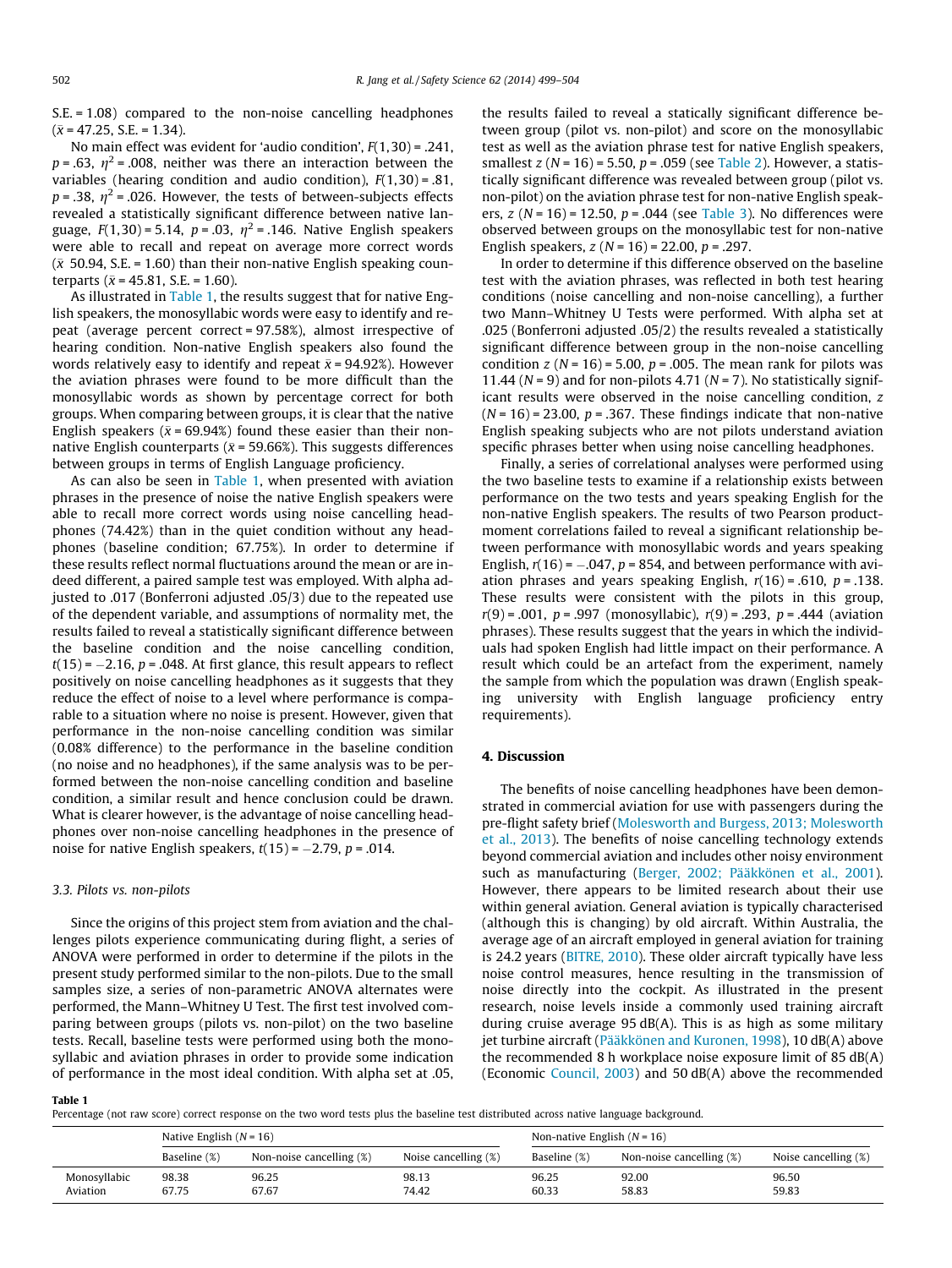| Table 2                          |                                                                                                                                                              |
|----------------------------------|--------------------------------------------------------------------------------------------------------------------------------------------------------------|
|                                  | Correct response (presented in percentages) for native English speakers on the two word tests plus the baseline test distributed across aviating background. |
| Pilots native English $(N = 13)$ | Non-pilots native English $(N = 3)$                                                                                                                          |

| Baseline (%)<br>Monosyllabic<br>98.62 | Non-noise cancelling (%) | Noise cancelling $(\%)$ | Baseline (%)   | Non-noise cancelling (%) | Noise cancelling (%) |
|---------------------------------------|--------------------------|-------------------------|----------------|--------------------------|----------------------|
|                                       |                          |                         |                |                          |                      |
| Aviation<br>71.59                     | 97.38<br>74.05           | 98.00<br>78.36          | 97.33<br>51.11 | 91.33<br>40.00           | 98.67<br>57.33       |

Table 3

<span id="page-4-0"></span> $\sim$  200  $\sim$ 

Correct response (presented in percentages) for non-native English speakers on the two word tests plus the baseline test distributed across aviating background.

|                          | Pilots non-native English $(N = 9)$ |                          |                      | Non-pilots non-native English $(N = 7)$ |                          |                      |
|--------------------------|-------------------------------------|--------------------------|----------------------|-----------------------------------------|--------------------------|----------------------|
|                          | Baseline (%)                        | Non-noise cancelling (%) | Noise cancelling (%) | Baseline (%)                            | Non-noise cancelling (%) | Noise cancelling (%) |
| Monosyllabic<br>Aviation | 96.89<br>68.44                      | 93.78<br>70.07           | 95.78<br>64.15       | 95.43<br>49.90                          | 89.71<br>44.38           | 97.43<br>54.29       |

design sound level of 40–45 dB(A) for noise in an office [\(AS/NZS](#page-5-0) [2107\)](#page-5-0). Therefore, the potential for noise to negatively impact on communication is a real concern. Hence, the main aim of the present study was to investigate if noise cancelling technology could reduce miscommunication within general aviation. A secondary aim of the present study was to investigate the benefits of ANR headphones for both native and non-native English speakers.

The main findings from this research indicate that when exposed to noise typical of that experienced in a GA cockpit, noise cancelling headphones improves individuals' ability to accurately identify and repeat (verbal or written) words provided verbally. The results also indicate that the benefits of this technology extend to non-native speakers, however this relationship is slightly more complex. For non-native English speakers who are not familiar with a specific dialect of a language such as aviation English, use of noise cancelling headphones improves their ability to hear and detect words, thus removing any advantage a person familiar with this specific dialect (i.e., pilots) may have.

The present research also identified the English language proficiency of non-native speakers is inferior to that of a native speaker, irrespective of the complexity of the words (monosyllabic or aviation phrases) asked to attend to. While this result is not surprising (see Nábělek and Donahue, 1984; Broersma and Scharenborg, [2010; van Wijngaarden et al., 2002](#page-5-0)) it does further highlight the importance of existing measures (i.e., standard phraseology) and redundancies (i.e., readbacks) within the aviation industry to maintain safety.

The results of the present research also highlight the disproportionate error rate with aviation phrases compared to the less complex monosyllabic words. While [Cardosi \(1993\)](#page-5-0) found similar results when analysing controller-to-pilot transmissions over a 48 h period, it appears that the proportion of errors identified in the present research is far greater than those previously identified. [Cardosi \(1993\)](#page-5-0) found as the complexity of the transmission increased, so did the number of communication errors. In fact, the number of communication errors more than doubled when messages contained five or more elements (8% miscommunication) compared to messages containing one to four elements (1–3% miscommunication). Similarly, [Barshi \(1997; see also Barshi and](#page-5-0) [Farris, 2013\)](#page-5-0) found a large drop in accuracy with messages containing more than three elements, with the largest drop between messages of three and four elements. In the present research, most messages had no more than three elements, and only a few had four elements, which suggests other factors such as experience, expectancy or noise may have adversely affected the results. Specifically, all pilots in the present research were relatively young and undergoing formal training at a flight training school. In

addition, the messages were random and no contextual clues could have been used to provide a hint as what to expect. Furthermore, the noise level in the present study was set at 95 decibels, which is at least 10–15 decibels louder than that typically in a commercial aircraft. Nonetheless, the results from the present research highlight the importance of existing practices in aviation such as using standard phraseology and keeping the number of elements in message to a minimum.

#### 4.1. Limitations and future research

While the results from the present study are positive, they are not without their limitations. Participants employed in the present study were recruited from two main sources, namely the student population at a university and flying schools located at one aerodrome located in Sydney, Australia. Although there is no reason to suggest this sample is not reflective of the wider population, it would however be prudent to examine this. Similarly, and as with all studies, the study could be replicated with an expanded sample base, as some subgroups within the current study had low participant numbers (i.e., Native English non-pilots).

Future research should also examine the effectiveness of noise cancelling headphones with polysyllabic words. As can be seen from the data in all three tables, a ceiling effect was present with the monosyllabic words, irrespective of noise or headphone condition. Whether increasing the difficulty of the words under examination amplifies the benefits associated with noise cancelling headphones remains unknown.

In addition, the present research employed two specific headphones; an active noise cancelling headphone and a passive noise reduction headphone. Whether these headphones are representative of other active and passive noise cancelling headphones used in aviation remains unknown.

The present research also tested individual performance under one condition, albeit a common condition within general aviation (i.e., noise produced by Cessna 172 during cruise). Whether other aircraft of a similar generation or age, or more modern aircraft produce similar levels of noise remains unknown. Hence, how these changes if at all, impact performance and ultimately safety remains unknown.

Future research should also investigate the relationship between noise and performance for older pilots. It is widely known that as individuals age their ability to detect target stimuli from competing noise decreases ([Pirhora-Fuller and Souza, 2003\)](#page-5-0). Hence, ANR technology may prove more beneficial for people as they age.